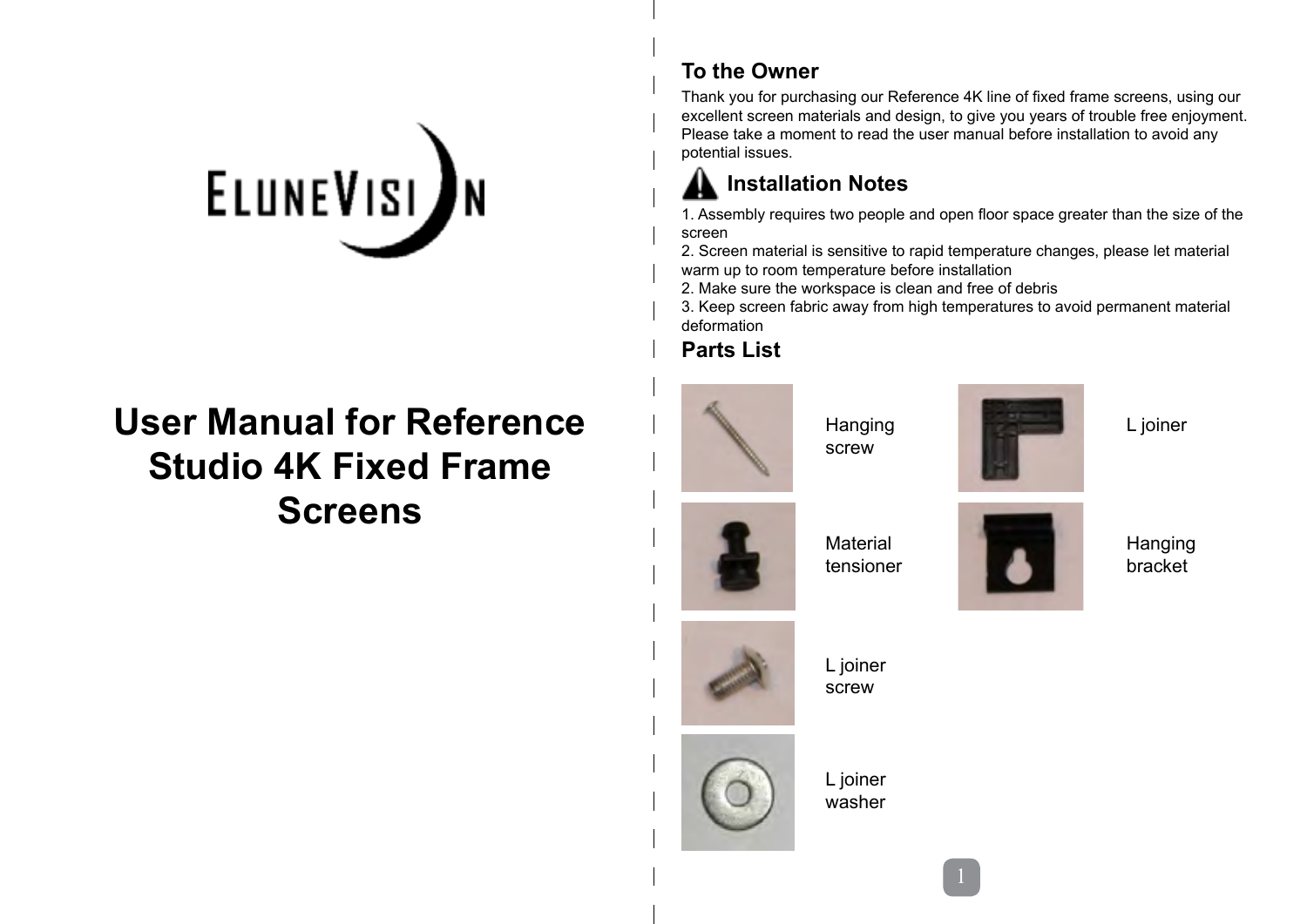

Metal Rods, 2 long, 2 short

Screen Material

Frame Rails, 2 long, 2 short

### **Tools Required**

1. Philips Screwdriver

2. Level for hanging the screen

#### **Installation Procedure**

1. Unpack the screen and check that all parts are present

2. Have two people present to assemble and install the screen

3. Assembly requires a clean area of approximately 2 feet of extra space added to the dimensions of assembled screen on each side

4. Unwrap screen rails, then lay screen rails out, upside down

5. Put the Material tensioners into the frame according to the arrow which marks their spot (see below)



6. Slide the L bracket into the ends of the two shorter frame pieces

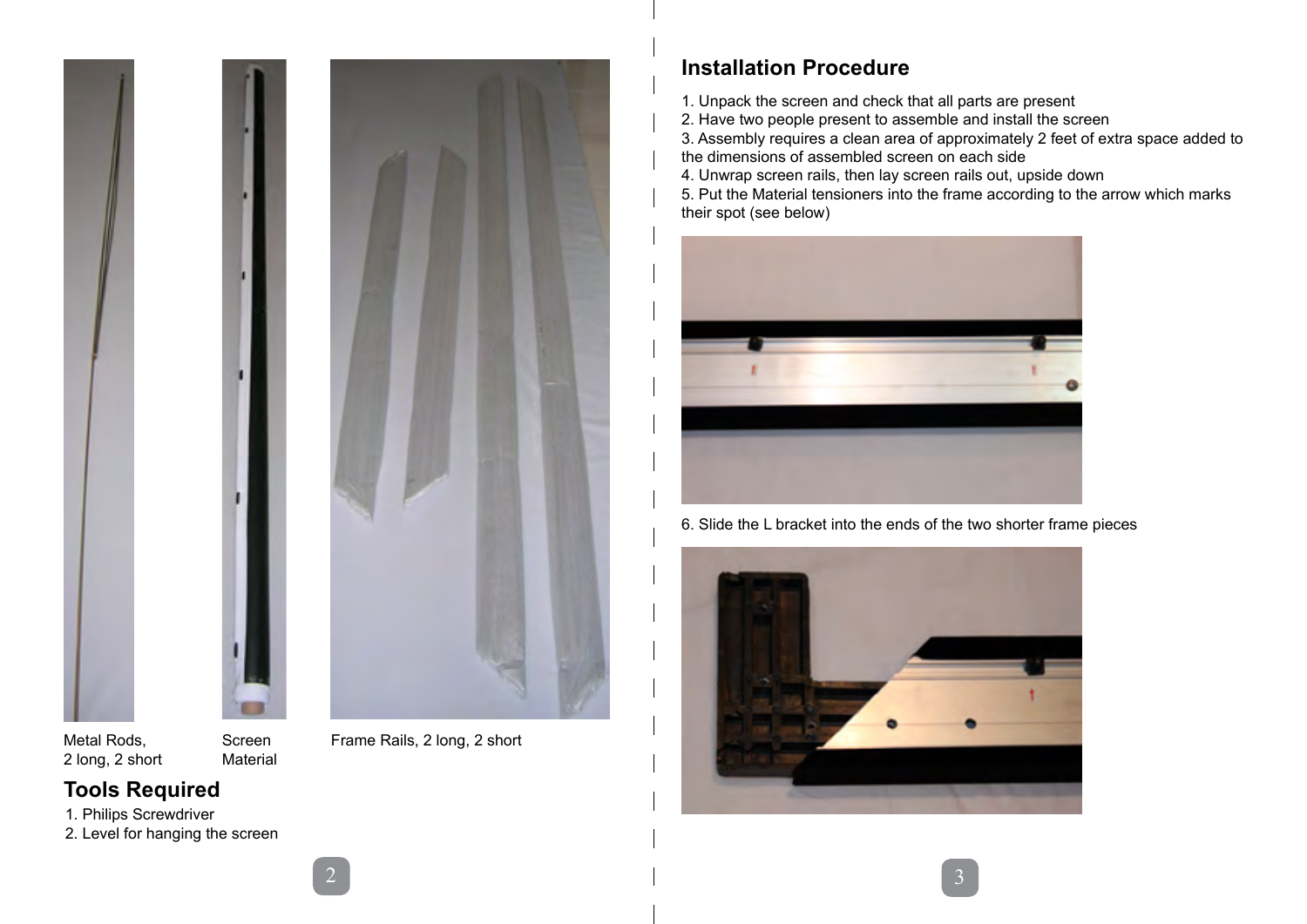7. Connect the short frame with the long frames, as shown below



8. Slide the hanging brackets into place as shown in the picture below



9. Slide all frames together, as shown on the next page. Make sure to place the L bracket screws with the L bracket washer. The picture does not show the placement of the washers, but the washers are highly recommended.



10. Unroll the screen material and gently place it on the ground, viewing side down. Make sure the ground is clear of debris and dirt.

11. Thread the metal rods into each pocket that's at the corners of the material. Place the two shorter rods at the shorter side of the screen material and place the longer rods at the longer side of the screen material.